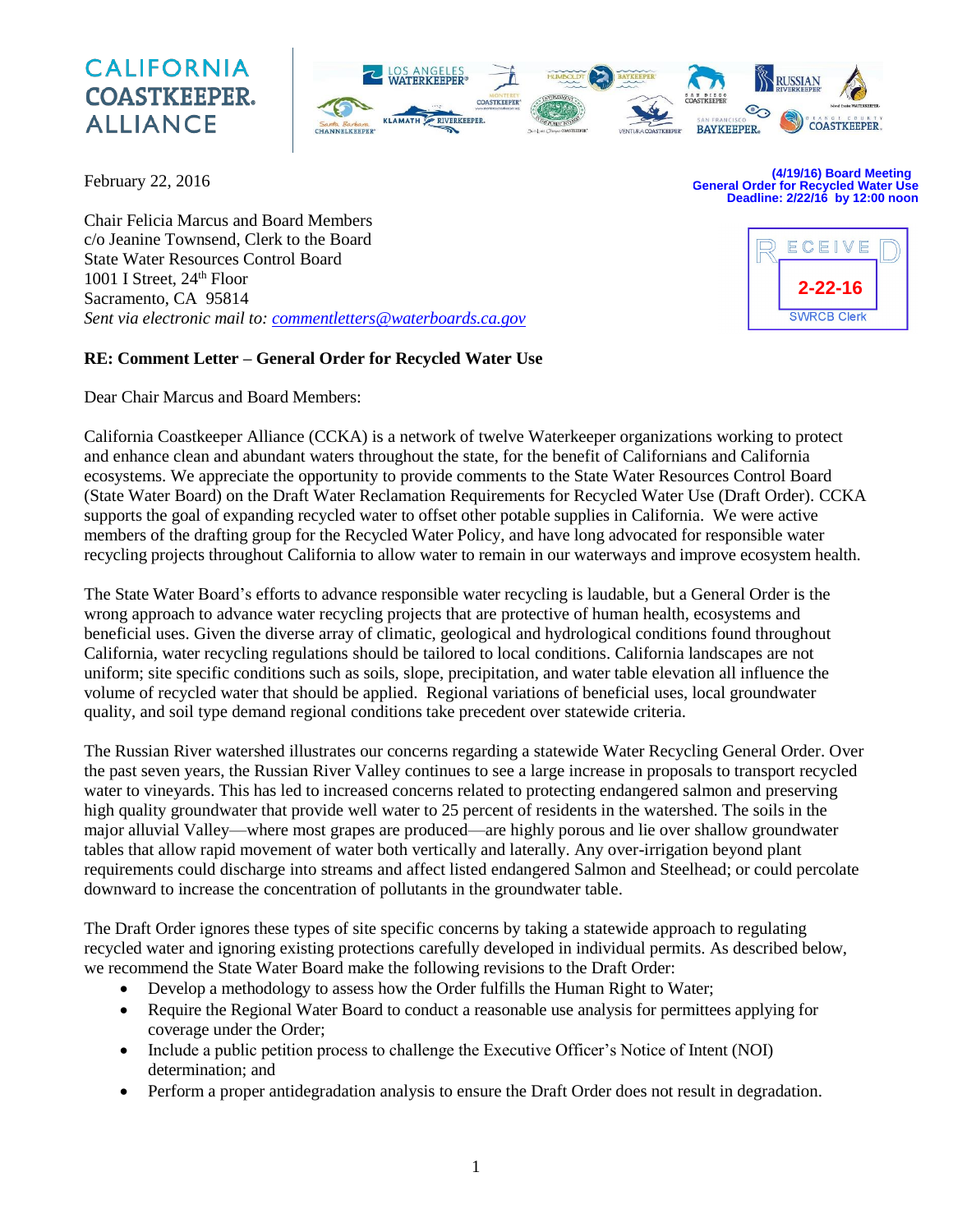#### **A. THE STATE WATER BOARD SHOULD ENSURE RECYCLED WATER IS PUT TO A REASONABLE USE.**

As recycled water projects become more prevalent, we urge the State Water Board to closely examine the uses of any new sources of recycled water. Requiring a reasonable use analysis before permittees are allowed to opt into the Draft Order will ensure new supplies fulfill the explicit goals of reducing imported supplies, increasing the state's water resiliency, and furthering the Human Right to Water.

## *1. Develop a methodology to evaluate how recycled water offsets potable demand.*

The State Water Board must comply with the Human Right to Water. The California Water Code declares that "the established policy of the state that every human being has the right to safe, clean, affordable, and accessible water adequate for human consumption, cooking, and sanitary purposes."<sup>1</sup> The statue goes on to state that "[a]ll relevant state agencies, including the department, the state board, and the State Department of Public Health, shall consider this state policy when revising, adopting, or establishing policies, regulations, and grant criteria when those policies, regulations, and criteria are pertinent to the uses of water described in this section."<sup>2</sup> Therefore, the State Water Board is required to consider the Human Right to Water when adopting the Draft Order.

The State Water Board claims to fulfill the Human Right to Water requirements "by reducing the amount of potable water used for non-potable uses where recycled water is available."<sup>3</sup> The Draft Order, however, fails to provide any reasonable assurances that recycled water developed under the Draft Order will actually offset existing potable water use. Without a methodology to quantify how and where recycled water is offsetting potable water use, it is impossible to verify that the Draft Order is furthering the human right to water.

To ensure that the Draft Order is meeting the requirements of the California Water Code and the Human Right to Water, we request the State Water Board *develop a methodology for evaluating how the consumption of recycled water offsets existing potable use*.

#### *2. Require a reasonable use analysis for the consumption of new water generated by recycled water.*

The State Water Board is obligated to conduct a reasonable use analysis for new sources of water – including recycled water. By making water recycling available for consumption, the Draft Order provides a new source of water for California. California's Constitution, Article X, Section 2, requires that all uses of the state's water be both reasonable and beneficial. It places a significant limitation on water rights by prohibiting the waste, unreasonable use, unreasonable method of use, or unreasonable method of diversion of water. Like all water in the state, recycled water is subject to the California Water Code, which states among other provisions, that "[a]ll water within the State is the property of the people of the State."<sup>4</sup> The Water Boards have a non-discretionary affirmative duty and the legal authority to ensure the reasonable beneficial use of, and to prevent waste of, all of California's water resources, and, when feasible, to protect in-stream flow dependent public trust resources. Recognizing that recycled water is subject to the same laws and provisions of any other type of water in the state, the Draft Order must require its reasonable use.

By not explicitly requiring a reasonable use of recycled water, the Draft Order fails to adhere to the California Water Code, as well as Article X, Section 2 of the California Constitution. Furthermore, as stated in the California Water Code "The department and board shall take all appropriate proceedings or actions before executive, legislative, or judicial agencies to prevent waste, unreasonable use, unreasonable method of use, or unreasonable

 $\overline{\phantom{a}}$ 

<sup>&</sup>lt;sup>1</sup> Cal. Water Code § 106.3(a).

<sup>2</sup> Cal. Water Code § 106.3(b).

<sup>3</sup> Draft Order, 6.

<sup>4</sup> Cal. Water Code § 102.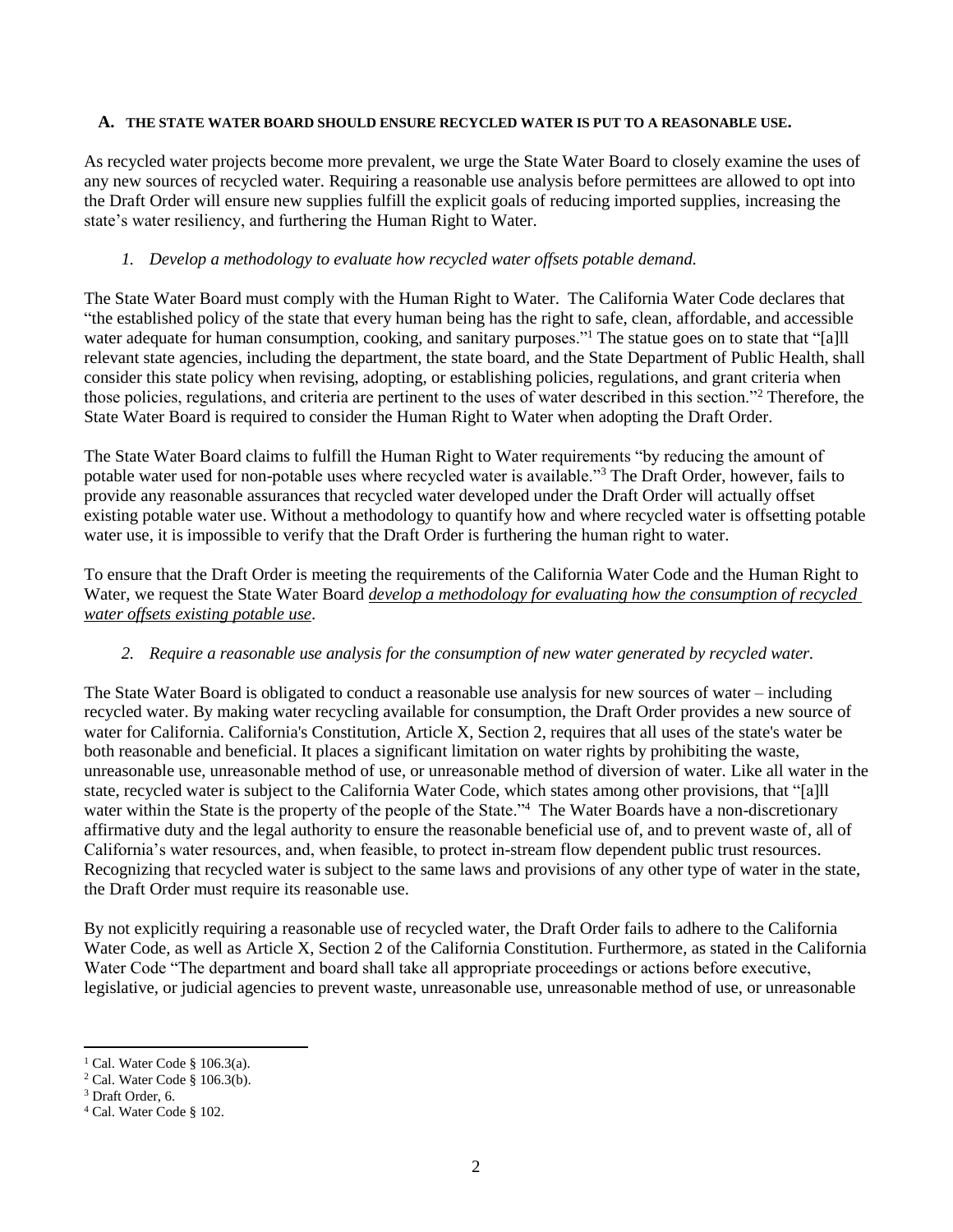method of diversion of water in this state."<sup>5</sup> The Draft Order fails to comply with these specific provisions by not Regional Water Boards to analyze or determine whether recycled water will be used reasonably.

In recognition that recycled water is beholden to the same laws and regulations similar to any other source of water in California, we urge the State Water Board to *require Regional Water Boards to conduct a reasonable use analysis for any new permittees seeking coverage under the Draft General Order*.

#### **B. THE STATE WATER BOARD SHOULD PROVIDE A PUBLIC OPPORTUNITY TO RAISE SITE-SPECIFIC CONCERNS REGARDING APPLICANTS SEEKING COVERAGE UNDER THE DRAFT ORDER.**

The Draft Order allows the Executive Officer – without public review and comment - to determine whether coverage under the Draft Order is appropriate. The Draft Order runs contrary to case law that finds eliminating meaningful agency review and public oversight violates fundamental provisions of the Clean Water Act, and has been expressly invalidated by the Ninth Circuit. In *Environmental Defense Center, Inc. v. U.S. E.P.A.*, the Court held:

Management programs that are designed by regulated parties must, *in every instance*, be subject to meaningful review by an appropriate regulating entity to ensure that each such program reduces the discharge of pollutants to the maximum extent practicable.<sup>6</sup>

The Ninth Circuit further reasoned that "Congress identified public participation rights as a critical means of advancing the goals of the Clean Water Act in its primary statement of the Act's approach and philosophy."<sup>7</sup> The public must be given the opportunity to participate in the permitting and compliance process.

The Draft Order circumvents the public review and comment requirements of the Clean Water Act by allowing a Regional Water Boards' Executive Officer to independently determine whether special circumstances warrant denying an NOI. This authority violates the Clean Water Act and is contrary to the Ninth Circuit's ruling in *Environmental Defense Center*.

We request the Draft Order *require the Executive Officer to make NOIs available to the public, and provide a 30-day comment period to raise any possible concerns. If concerns are raised, and the Executive Officer is unable to resolve them, the NOI will go before the Regional Board for approval*.

## **C. THE STATE WATER BOARD SHOULD CONDUCT A PROPER ANTIDEGRADATION ANALYSIS TO ENSURE THE DRAFT ORDER DOES NOT RESULT IN DEGRADATION OF HIGH QUALITY WATERS.**

*1. The State Water Board's antidegradation analysis conflicts with the Recycled Water Policy.*

The Antidegradation Policy applies to the disposal of waste to high-quality surface water and groundwater. The Policy requires that the quality of existing high-quality water be maintained unless the state finds that any change will be consistent with maximum benefit to the people of the state, will not unreasonably affect present and anticipated beneficial use of such water, and will not result in water quality less than that prescribed in policies as of the date on which such policies became effective. The Policy also requires best practicable treatment or control of discharges to high-quality waters to assure that pollution or nuisance will not occur, and that the highest water quality consistent with maximum benefit to the people of the state will be maintained.

The State Water Board's Recycled Water Policy explains when the Antidegradation Policy will be applied in

l

<sup>5</sup> Cal. Water Code § 275.

<sup>6</sup> 344 F.3d 832, 854-56 (9th Cir. 2003).

<sup>7</sup> *Id.*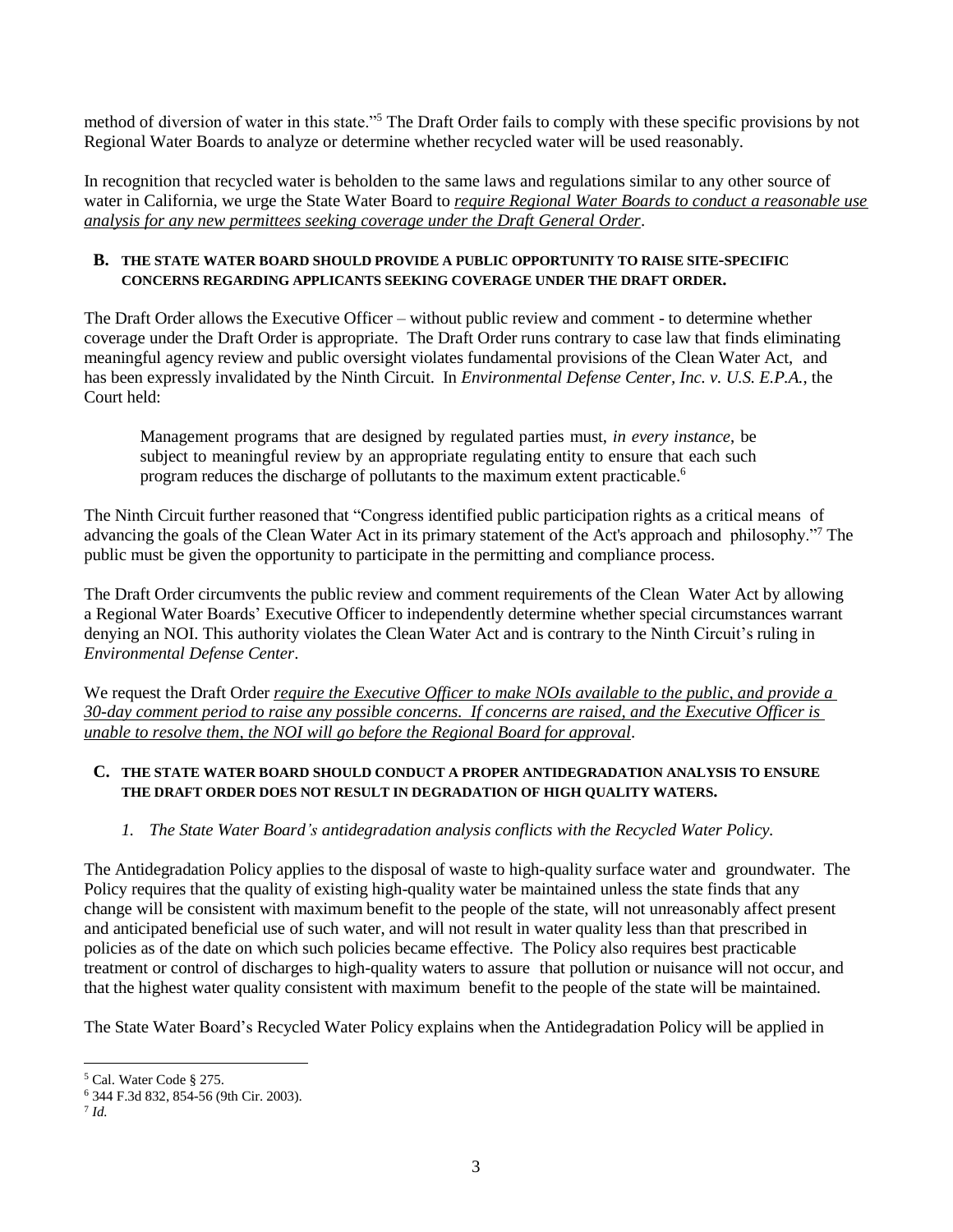instances where a streamlined irrigation with recycled water permit is being developed. First, if a project "meets the criteria for a streamlined irrigation permit and is within a basin where a salt/nutrient management plan satisfying the provisions of paragraph 6(b) is in place may be approved without further antidegradation analysis".<sup>8</sup> Second, if a project is within a basin where a salt and nutrient management plan is being prepared for approval, then the project proponent must demonstrate "through a salt/nutrient mass balance or similar analysis that the project uses less than 10 percent of the available assimilative capacity as estimated by the project proponent in a basin/sub-basin (or multiple projects using less than 20 percent of the available assimilative capacity as estimated by the project proponent in a basin/sub- basin)."<sup>9</sup> And finally, if a project is not within <sup>a</sup> basin with a salt and nutrient management plan, then the State Water Board finds that "the use of water for irrigation may, regardless of its source, collectively affect groundwater quality over time."<sup>10</sup> The Draft Order's antidegradation analysis ignores the Antidegradation Policy and conflicts with the Recycled Water Policy.

To be consistent with the Recycled Water Policy's antidegradation provisions, we suggest the following language from the Policy be included in the Order:

In the event that a project is being proposed in a basin where a salt/nutrient management plan is being *prepared, the administrator must show through a salt/nutrient mass balance or similar analysis that the project uses less than 10 percent of the available assimilative capacity as estimated by the project proponent in a basin/sub-basin (or multiple projects using less than 20 percent of the available assimilative capacity as estimated by the project proponent in a basin/sub-basin).*

*2. The State Water Board's antidegradation analysis of whether recycled water will degrade high quality waters is insufficient and conflicts with recent case law.*

The Draft Order is inconsistent with California courts interpretation of the Antidegradation Policy. In a recent decision, *Association De Gente Unida Por El Agua v. Central Valley Regional Water Board* (*Agua*) 11 , the court held that Antidegradation Policy "applies whenever there is: (a) existing high quality water, and (b) an activity which produces or may produce waste or an increased volume or concentration of waste that will discharge into such high quality water."<sup>12</sup>

Similar to the analysis the State Water Board performed here in the Draft Order, the court in *Aqua* was not convinced by the Board's contention that no analysis under Antidegradation Policy was necessary because the order prohibits further degradation of groundwater.<sup>13</sup> First, the court found that an actual showing of degradation is not required; instead the policy applies when there "is a determination that the receiving water is high quality water and that an activity will discharge waste into the receiving water." The policy presumes from these two facts that the quality of the receiving water will be degraded by the discharge of waste.<sup>14</sup>

The court also found the monitoring system upon which the order relies to support its contention that no further degradation will occur was insufficient for the task.<sup>15</sup> Similar to the Draft Order, *Agua's* monitoring program was determined by the court to be incapable of "alert[ing] the Regional Board if a dairy is degrading the groundwater."<sup>16</sup> For instance, the monitoring program was limited to existing supply wells, which were not located in the proper areas to detect degradation and would not show pollution until several years after its

l

<sup>8</sup> Recycled Water Policy, 14.

<sup>9</sup> *Id*.

<sup>10</sup> *Id*.

<sup>11</sup> Associacion De Gente Unida Por El *Agua* v Central Valley Regional Water Board (2012) 210 Cal.App.4th 1255, 1258.

<sup>12</sup>*Id* at 1268.

<sup>13</sup> *Id* at 1280.

<sup>14</sup> *Id* at 1272.

<sup>15</sup> *Id* at 1273, 1274-1275, 1280.

<sup>16</sup> *Id* at 1274.